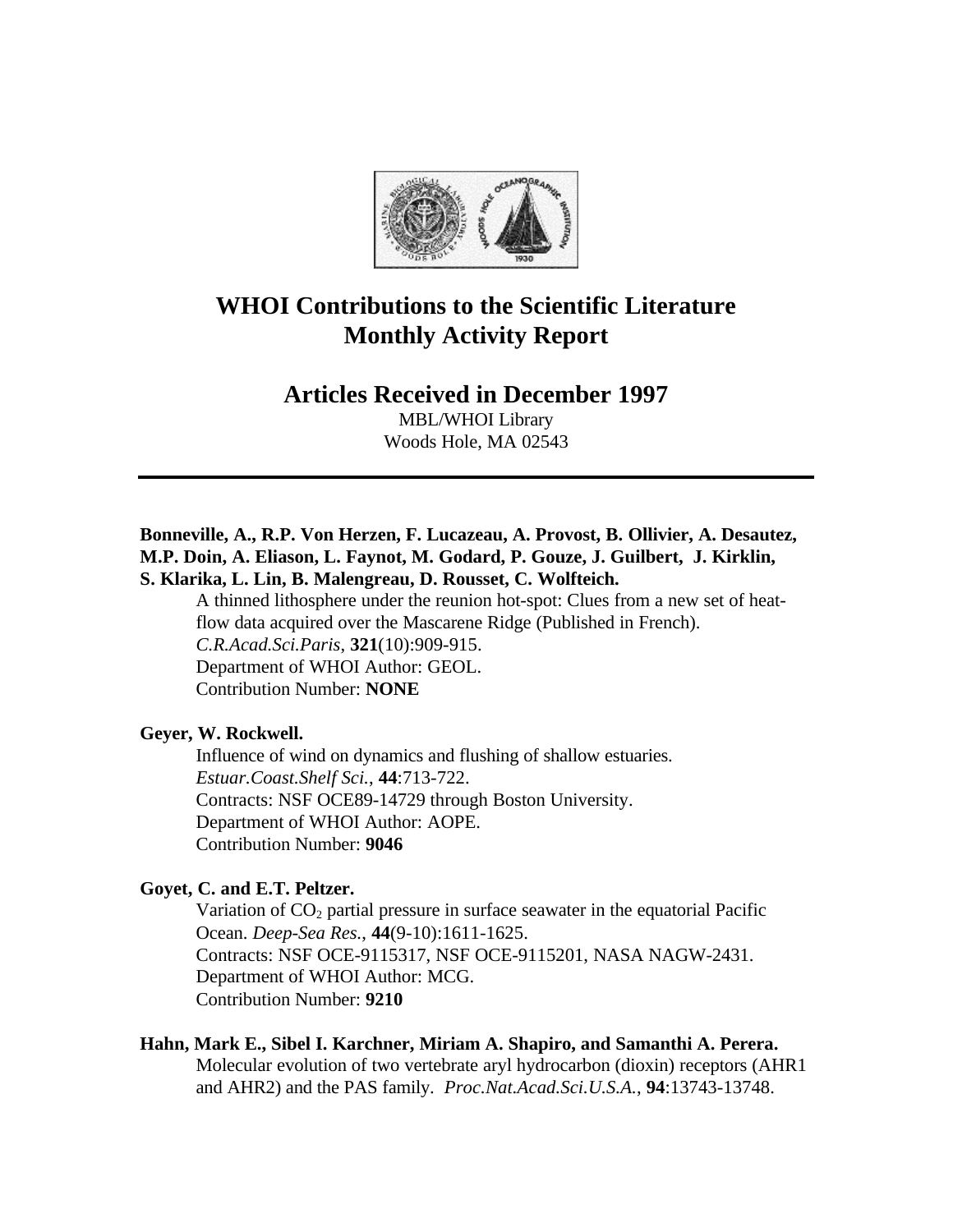Contracts: NSF BIR94-19673, NIEHS R29-ES06272, NIEHS F32-ES05644, NIEHS P42-ES07381, Donald Charitable Trust, Christopher Haebler Frantz Fellowship. Department of WHOI Author: BIO. Contribution Number: **9560**

# **Hufford, Gwyneth E., Michael S. McCartney, and Kathy Donohue.**

Northern boundary currents and adjacent recirculations off southwestern Australia. *Geophys.Res.Lett.*, **24**(22):2797-2800. Contracts: NSF OCE-9205119, NSF OCE-9413167, OCE-9413172. Department of WHOI Author: PO. Contribution Number: **9507**

#### **Jannasch, Holger W.**

Small is powerful, recollections of a microbiologist and oceanographer. *Ann.Rev.Microbiol.*, **51**:1-45. Contracts: NSF OCE94-15371. Department of WHOI Author: BIO. Contribution Number: **9388**

#### **McGillicuddy, D. J., and A. R. Robinson.**

Eddy induced nutrient supply and new production in the Sargasso Sea. *Deep-Sea Res.*, Part 1:**44**(8):142. Contracts: UCAR Postdoctoral Program in Ocean Modeling, WHOI Postdoctoral Scholarship program, Jet Propulsion Laboratory Contracts 957627 and 960517. Department of WHOI Author: AOPE. Contribution Number: **9331**

### **Moffett, James W., Larry E. Brand, Peter L. Croot, and Katherine A. Barbeau.**

Cu speciation and cyanobacterial distribution in harbors subject to anthropogenic Cu inputs. *Limnol.Oceanogr.*, **42**(5):789-799. Contracts: ONR N00014-93-1-0833. Department of WHOI Author: MCG. Contribution Number: **9315**

### **Moyer, K. A. and R. A. Weller.**

Observations of surface forcing from the subduction experiment: A comparison with global model products and climatological datasets. *J.Clim.*, **10**:2725-2742. Contracts: ONR N00014-90-J-1490. Department of WHOI Author: PO. Contribution Number: **9133**

# **Murnane, R. J., J. K. Cochran, K.O. Buesseler, and M. P. Bacon.**

Least-squares estimates of thorium, particle, and nutrient cycling rate constants from the JGOFS North Atlantic Bloom Experiment.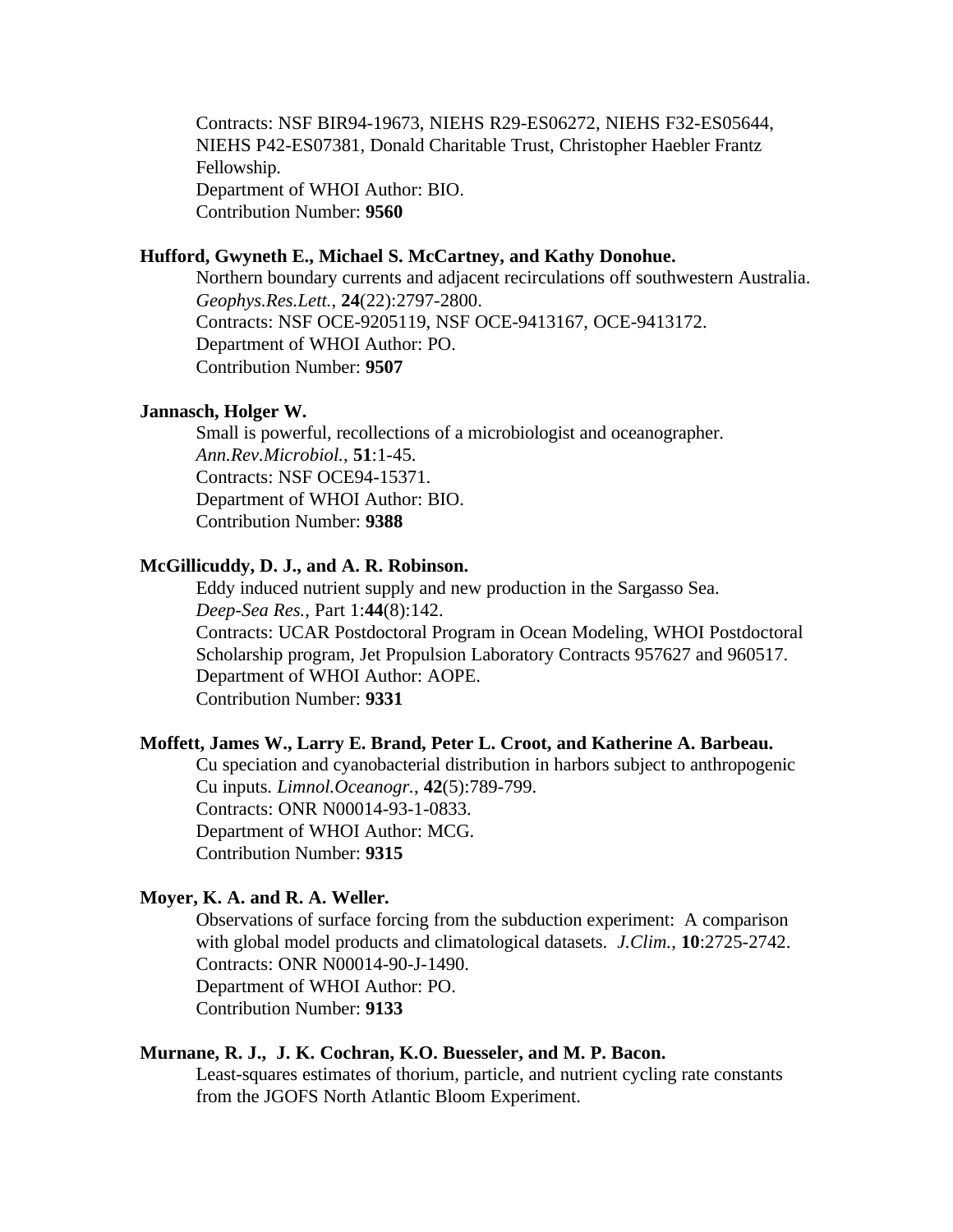*Deep-Sea Res. I*, **43**(2):239-258. Contracts: NSF OCE88-17836, NSF OCE90-16494. Department of WHOI Author: MCG. Contribution Number: **8982**

# **Palmer, Margaret A., J. David Allan, and Cheryl Ann Butman.**

Dispersal as a regional process affecting local dynamics of marine and stream invertebrates. *Trends Ecol. & Evol.*, **11**:322-326. Contracts: NSF OCE-9216114. Department of WHOI Author: AOPE. Contribution Number: **9150**

# **Panagiotopoulos, I., G. Voulgaris, and J. B. Collins.**

The influence of clay on the threshold of movement of fine sandy beds. *Coastal Eng.*, **32**:19-43, . Contracts: Postdoctoral Scholar Award, Mellon Foundation. Department of WHOI Author: GEOL. Contribution Number: **9418**

#### **Scheirer, Daniel S., Ken C. Macdonald, Donald W. Forsyth, and Yang Shen.**

Abundant seamounts of the Rano Rahi seamount field near the Southern East Pacific rise, 15°S to 19°S. *Mar.Geophys.Res.*, **18**:13-52 . Contracts: NSF OCE89-11587. Department of WHOI Author: GEOL. Contribution Number: **NONE**

#### **Schmitz, B., B. Peucker-Ehrenbrink, M. Lindstrom, and M. Tassinari.**

Accretion rates of meteorites and cosmic dust in the early Ordovician. *Science*, **278**:88-90. Contracts: Jessie B. Cox Endowed Fund, Penzance Endowed Fund. Department of WHOI Author: MCG. Contribution Number: **9538**

#### **Shen, Yang, Donald W. Forsyth, James Conder, and LeRoy M. Dorman.**

Investigation of microearthquake activity following an intraplate teleseismic swarm on the west flank of the Southern East Pacific Rise. *J.Geophys.Res.*, **102**(B1):459-475. Contracts: WHOI Postdoctoral fellowship. Department of WHOI Author: GEOL. Contribution Number: **9361**

#### **Shen, Yang and Donald W. Forsyth.**

Geochemical constraints on initial and final depths of melting beneath mid-ocean ridges. *J.Geophys.Res.*, **100**(B2):2211-2237. Contracts: NSF OCE89-15404, OCE-9202599.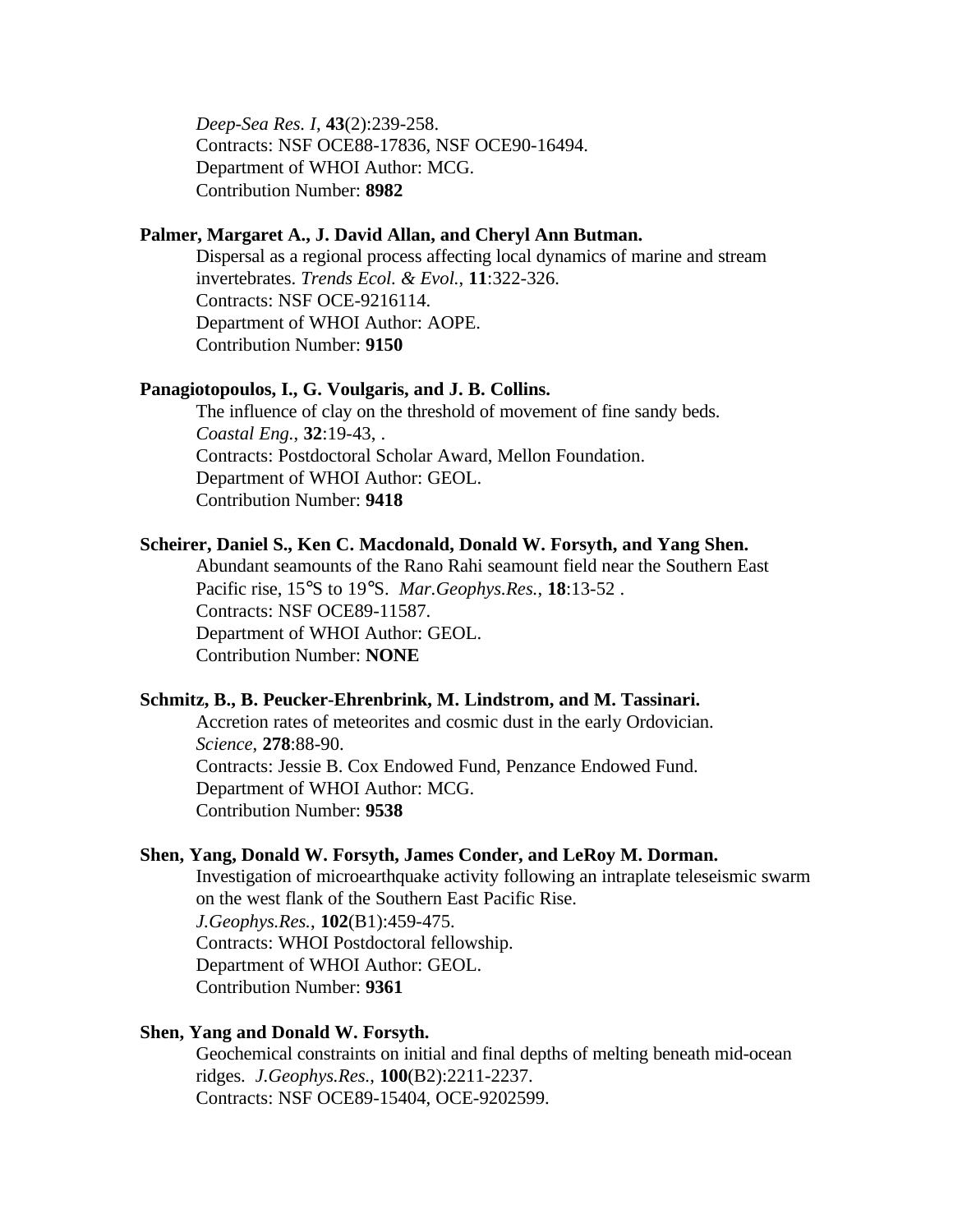Department of WHOI Author: GEOL. Contribution Number: **NONE**

#### **Shen, Yang, Daniel S. Scheirer, Donald W. Forsyth, and Ken C. Macdonald.**

Trade-off in production between adjacent seamount chains near the East Pacific Rise. *Nature*, **373**:140-143. Contracts: National Science Foundation. Department of WHOI Author: GEOL. Contribution Number: **NONE**

### **Solow, Andrew R. and Woollcott Smith.**

On fossil preservation and the stratigraphic ranges of taxa. *Paleobiology*, **23**(3):271-277. Contracts: The Marine Policy Center. Department of WHOI Author: MPC. Contribution Number: **9347**

# **Takada, Hideshige, Futoshi Satoh, Michael Bothner, Michael, Bruce Tripp, Carl Johnson, and John Farrington.**

Anthropogenic molecular markers: Tools to identify the sources and transport pathways to pollutants. In*: Molecular markers in environmental geochemistry. Robert P.Eganhouse, ed. ACS Symposium Series No. 671. American Chemical Society, Washington, DC*, 178-195. Contracts: NOAA 15-892. Department of WHOI Author: MCG. Contribution Number: **9404**

# **Tivey, Margaret K. and Sandipa Singh.**

Nondestructive imaging of fragile sea-floor vent deposit samples. *Geology*, **25**(10):931-934. Contracts: NSF OCE92-16046, NSF OCE93-14005. Department of WHOI Author: MCG. Contribution Number: **9557**

#### **Taroncher-Oldenburg, Gaspar, David M. Kulis, and Donald M. Anderson.**

Toxin variability during the cell cycle of the dinoflagellate *Alexandrium fundyense*. *Limnol.Oceanogr.*, **42**(5, part 2):1178-1188. Contracts: NSF OCE90-11225, NSF OCE94-15536. Department of WHOI Author: BIO. Contribution Number: **9223**

# **Waser, Nathalie A. D., Michael P. Bacon, and Anthony F. Michaels.**

Natural activities of  $^{32}P$  and  $^{33}P$  and the  $^{33}P$   $^{32}P$  ratio in suspended particulate matter and plankton in the Sargasso Sea. *Deep-Sea Res.II*, **43**(2-3):421-436. Contracts: NSF OCE88-17836, NSF OCE90-16494, NSF OCE90-22284.